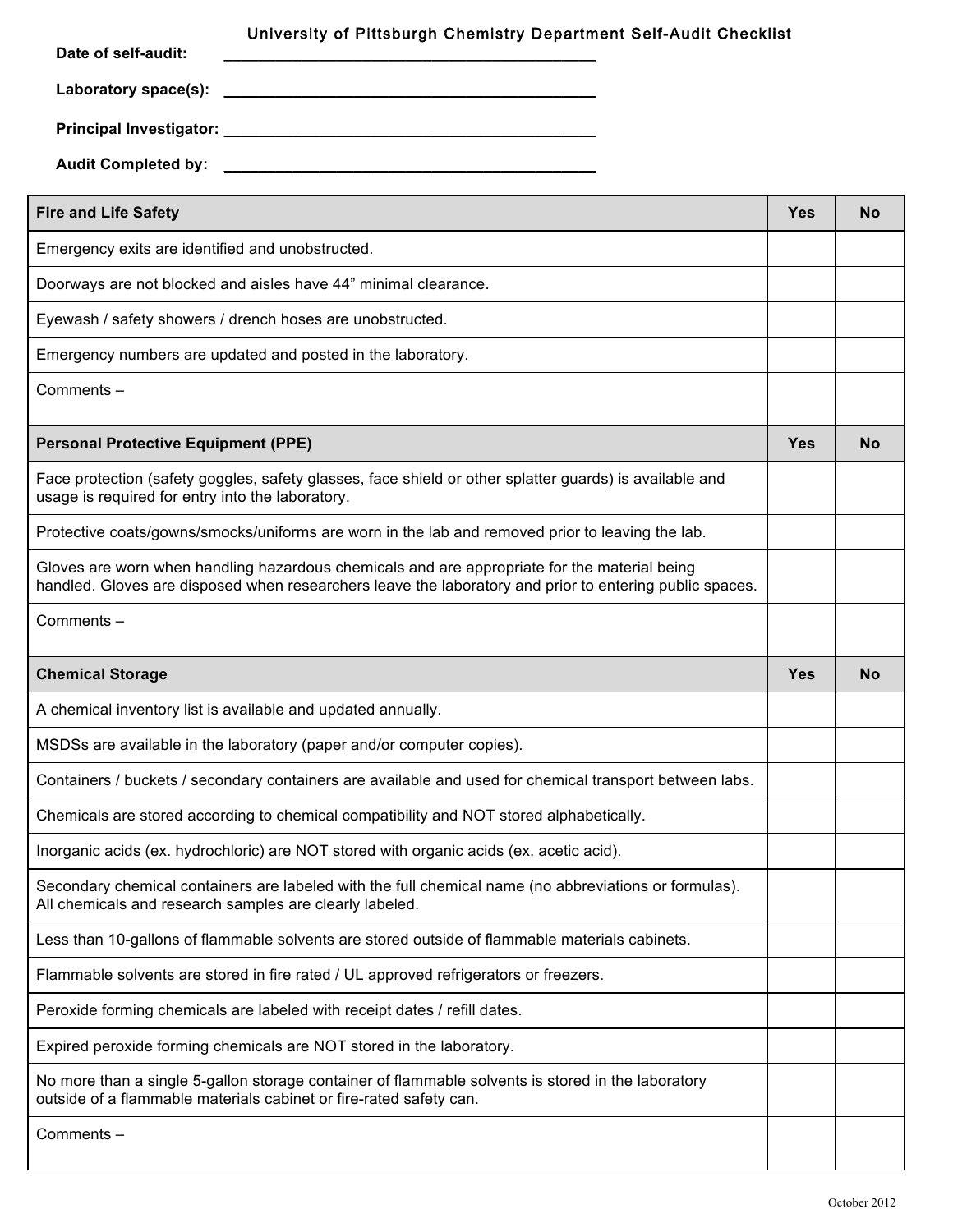## University of Pittsburgh Chemistry Department Self-Audit Checklist

| <b>Compressed Gas Cylinder Storage</b>                                                                                                                                                                                                               | <b>Yes</b> | No |
|------------------------------------------------------------------------------------------------------------------------------------------------------------------------------------------------------------------------------------------------------|------------|----|
| Compressed gas cylinders (empty and full) are secured with approved straps, chains or floor brackets.                                                                                                                                                |            |    |
| Gas cylinders are stored and properly secured in groups of five cylinders or less.                                                                                                                                                                   |            |    |
| Compressed gas cylinders are properly labeled with gas contents, concentration levels and hazard class.                                                                                                                                              |            |    |
| Flammable gas cylinders (ex. hydrogen) are properly secured at least 20 feet from oxidizing cylinders<br>(ex. oxygen).                                                                                                                               |            |    |
| Highly toxic gases (ex. carbon monoxide, ammonia, chlorine) are stored in exhausted gas cabinets or<br>exhausted enclosures (ex. chemical fume hoods).                                                                                               |            |    |
| Lecture bottles are stored upright in storage cabinets and excessive quantities of lecture bottles are not<br>stored in the laboratory.                                                                                                              |            |    |
| Comments-                                                                                                                                                                                                                                            |            |    |
| <b>Chemical Waste Handling and Storage</b>                                                                                                                                                                                                           | <b>Yes</b> | No |
| Chemical waste containers are properly labeled with orange colored Chemical Waste stickers with the<br>full chemical name and date of waste collection listed on the sticker.                                                                        |            |    |
| Chemicals and chemical waste containers are stored in closed containers.                                                                                                                                                                             |            |    |
| Chemicals and chemical waste containers are not stored in / near laboratory sinks or laboratory drains.                                                                                                                                              |            |    |
| Chemical waste stored in the laboratory is NOT dated older than 6 months old.                                                                                                                                                                        |            |    |
| Sharps (ex. syringes) used with chemicals are collected in Sharps containers. The containers are labeled<br>with orange colored Chemical Waste stickers listing "non-biological Sharps" or "chemically contaminated<br>Sharps" on the waste sticker. |            |    |
| Chemical spill control materials are readily available in the laboratory for chemical spills.                                                                                                                                                        |            |    |
| Comments-                                                                                                                                                                                                                                            |            |    |
| <b>Safety Cabinets and Equipment</b>                                                                                                                                                                                                                 | Yes        | No |
| All chemical fume hoods are certified annually.                                                                                                                                                                                                      |            |    |
| Chemicals and work materials are not stored in chemical fume hoods. Only testing apparatus used on a<br>regular basis is stored in the chemical fume hood.                                                                                           |            |    |
| Comments-                                                                                                                                                                                                                                            |            |    |
| <b>Laser Safety</b>                                                                                                                                                                                                                                  | <b>Yes</b> | No |
| Is there a class 3b or class 4 laser?                                                                                                                                                                                                                |            |    |
| If yes, are laser warning signs posted on door and exterior warning light or lighted sign box available?                                                                                                                                             |            |    |
| If class 4 laser, Is there an emergency stop button interconnected to laser power available?                                                                                                                                                         |            |    |
| Is protective eye wear available?                                                                                                                                                                                                                    |            |    |

**Pitt EH&S to maintain and provide a final copy of the self-audit checklist to the Chemistry Department.** 

**Pitt EH&S to verify that self-audit was completed during the lab inspection (if the self-audit is not completed it will be listed as an action item on the report). Chemistry Department to provide the self-audits to Principal Investigators and it will be the PI's responsibility to ensure they are completed on time. Completion date for the bi-annual self-audits will be October 1st and March 1st. PI's to maintain the self audits on file.**